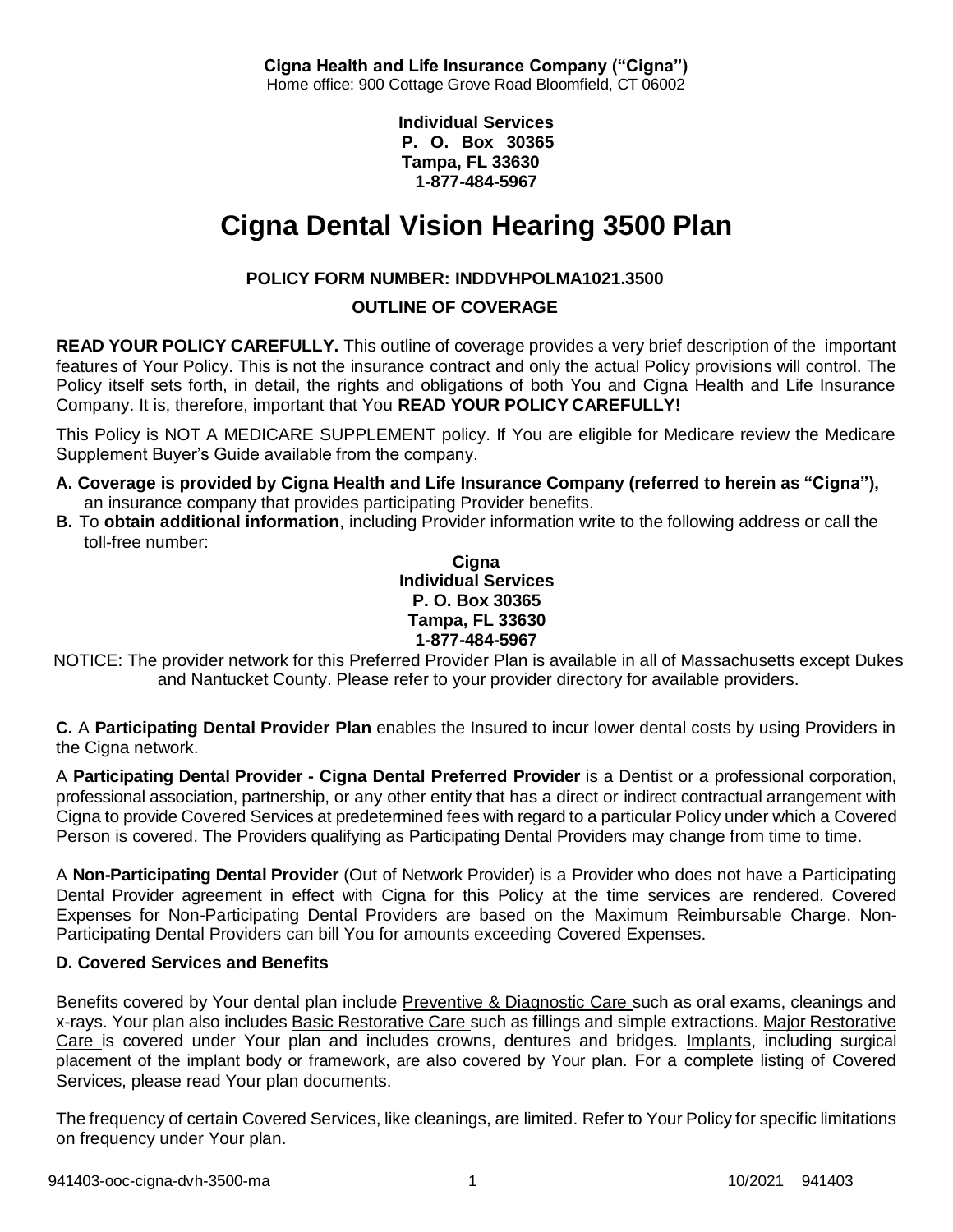### **Benefit Schedule**

The benefits outlined in the table below show the payment percentages for Covered Expenses **AFTER** any applicable Deductibles have been satisfied unless otherwise stated.

# **CIGNA DENTAL, VISION, AND HEARING INSURANCE** *The Schedule*

### **For You and Your Dependents**

### **The Schedule – Dental Benefits**

If You select a Participating Dental Provider, Your cost will be less than if You select a Non-Participating Dental Provider.

#### **Emergency Services**

The Benefit Percentage payable for Emergency Services charges made by a Non-Participating Dental Provider is the same Benefit Percentage as for Participating Dental Provider Charges. Dental Emergency services are required immediately to either alleviate pain or to treat the sudden onset of an acute dental condition. These are usually minor procedures performed in response to serious symptoms, which temporarily relieve significant pain, but do not effect a definitive cure, and which, if not rendered, will likely result in a more serious dental or medical complication. These are estimated costs, and that the actual amount the Insured will be responsible to pay may vary due to unforeseen services that arise out of the proposed admission, procedure or service.

#### **Dental Deductibles**

Dental Deductibles are expenses to be paid by You or Your Dependent. Dental Deductibles are in addition to any Coinsurance. Once the Dental Deductible maximum in The Schedule has been reached You and Your family need not satisfy any further dental deductible for the rest of that year.

#### **Participating Dental Provider Payment**

Participating Dental Provider services are paid based on the Contracted Fee agreed upon by the Provider and Cigna.

#### **Non-Participating Dental Provider Payment**

Non-Participating Provider services are paid based on the Maximum Reimbursable Charge. For this plan, the Maximum Reimbursable Charge is calculated at the 80th percentile of all Provider charges in the geographic area. The Covered Person is responsible for the balance of the Provider's actual charge.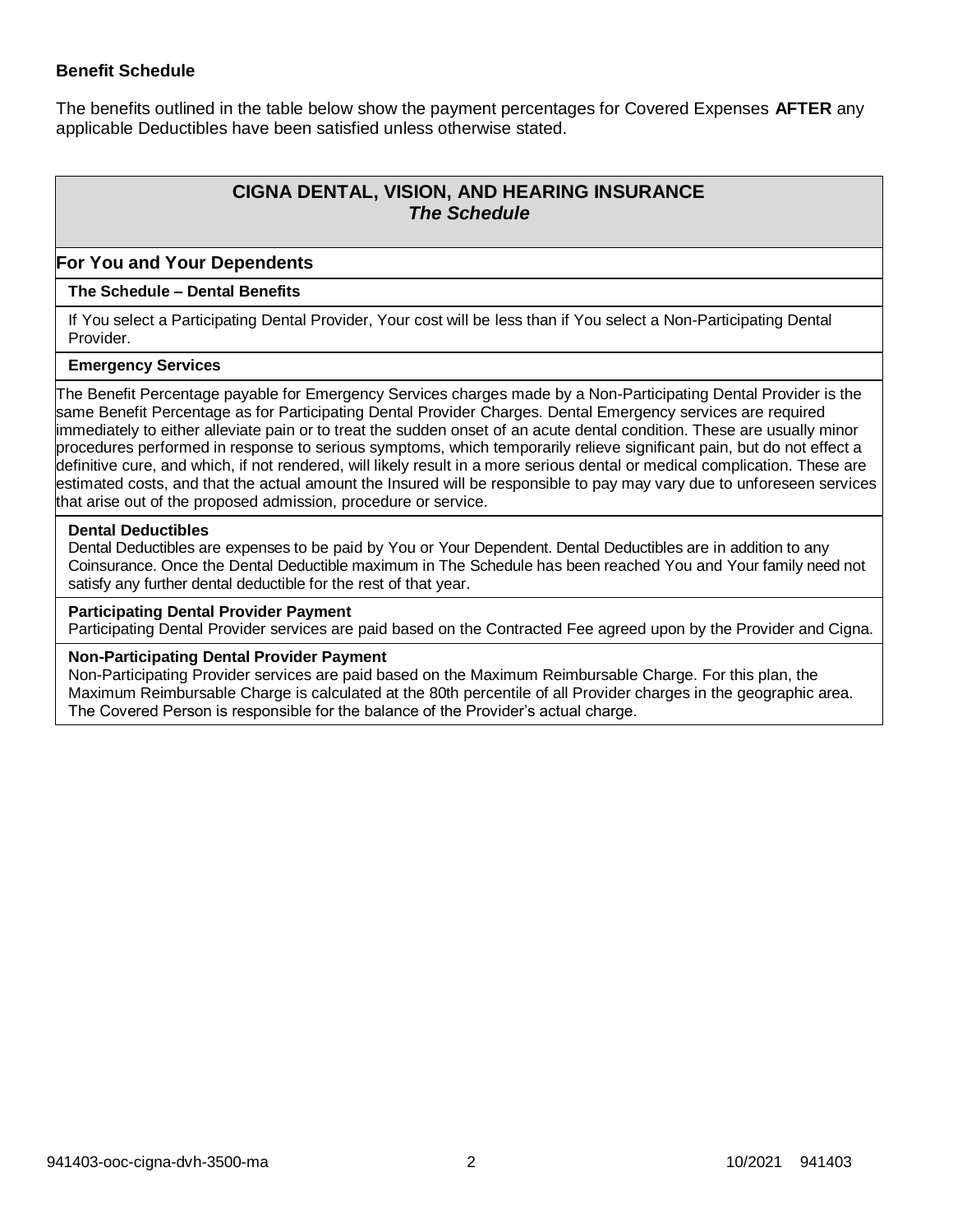| DENTAL BENEFIT HIGHLIGHTS                                                                                                                                                                                                                                                 |                                                  |
|---------------------------------------------------------------------------------------------------------------------------------------------------------------------------------------------------------------------------------------------------------------------------|--------------------------------------------------|
| Classes I, II, III, IX<br><b>Calendar Year Maximum</b>                                                                                                                                                                                                                    | \$2,500 per person                               |
| <b>Class IX Lifetime Maximum</b>                                                                                                                                                                                                                                          | \$2,000 per person                               |
| DENTAL BENEFIT HIGHLIGHTS                                                                                                                                                                                                                                                 |                                                  |
| <b>Calendar Year Dental Deductible</b>                                                                                                                                                                                                                                    |                                                  |
| Individual                                                                                                                                                                                                                                                                | \$100 per person                                 |
|                                                                                                                                                                                                                                                                           | Not Applicable to Class I                        |
| <b>Class I</b>                                                                                                                                                                                                                                                            | The Percentage of Covered Expenses the Plan Pays |
| <b>Preventive Care</b><br>Oral Exams<br>Routine Cleanings<br>Routine X-rays<br>Non-Routine X-rays<br><b>Fluoride Application</b><br><b>Sealants</b><br>Space Maintainers (non-orthodontic)<br><b>Emergency Care to Relieve Pain</b>                                       | 100%                                             |
| <b>Class II</b>                                                                                                                                                                                                                                                           | The Percentage of Covered Expenses the Plan Pays |
| <b>Basic Restorative</b><br>Fillings<br>Surgical Extraction of Impacted Teeth<br>Oral Surgery, Simple Extractions<br>Relines, Rebases, and Adjustments<br>Repairs - Bridges, Crowns, and Inlays<br>Repairs - Dentures                                                     | 80% after dental deductible                      |
| <b>Class III</b>                                                                                                                                                                                                                                                          | The Percentage of Covered Expenses the Plan Pays |
| <b>Major Restorative</b><br>Crowns / Inlays / Onlays<br>Root Canal Therapy / Endodontics<br><b>Minor Periodontics</b><br><b>Major Periodontics</b><br>Oral Surgery, All Except Simple Extractions<br>Prosthesis Over Implant<br>Anesthetics<br>Dentures<br><b>Bridges</b> | 50% after dental deductible                      |
| <b>Class IX</b>                                                                                                                                                                                                                                                           | The Percentage of Covered Expenses the Plan Pays |
| Implants                                                                                                                                                                                                                                                                  | 50% after plan deductible                        |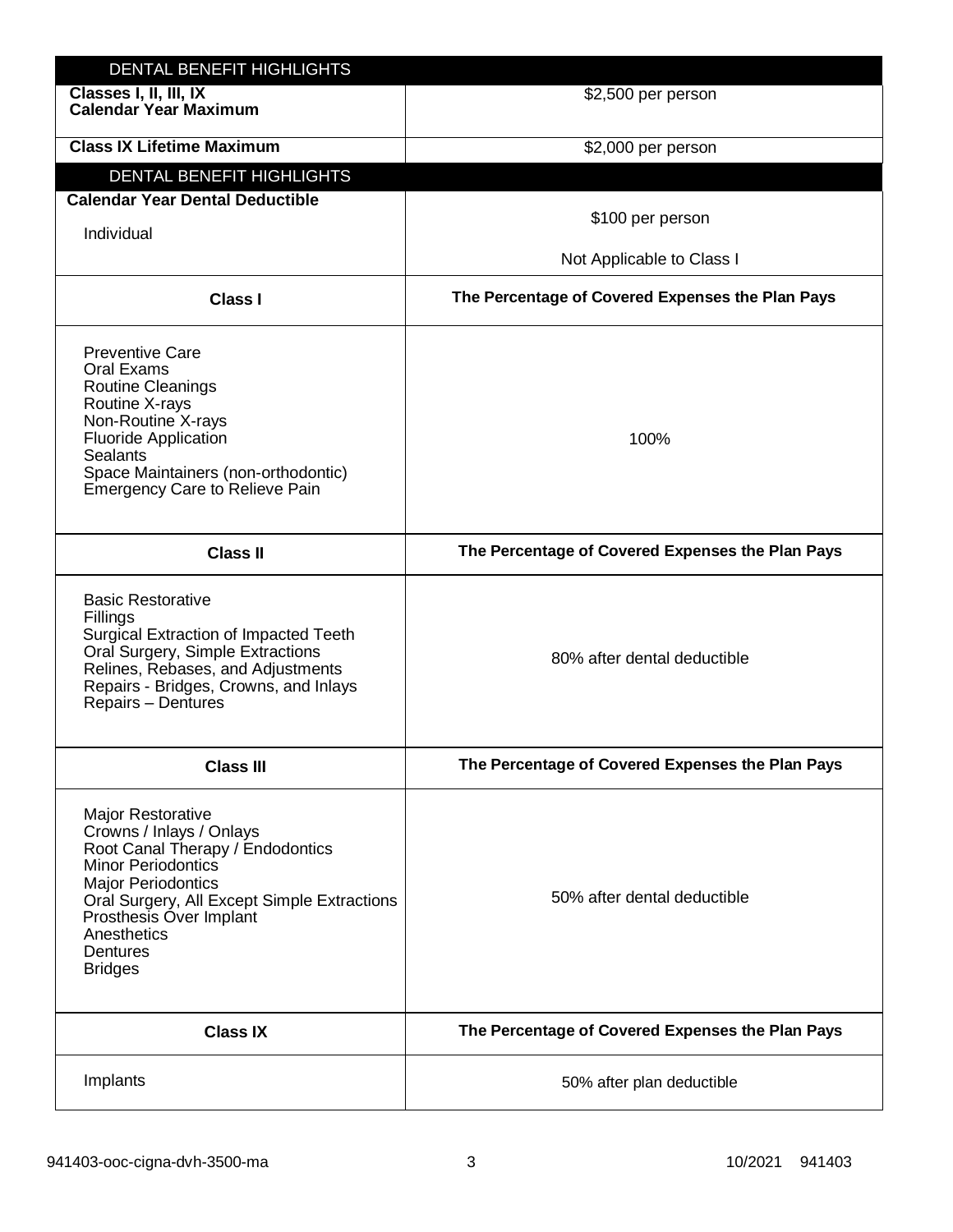| The Schedule - Vision Benefits                                                                  |                                                                                          |
|-------------------------------------------------------------------------------------------------|------------------------------------------------------------------------------------------|
| VISION BENEFIT HIGHLIGHTS                                                                       |                                                                                          |
| Eye Examinations, including refraction                                                          | The plan pays 90% of expenses, not to exceed a \$100 calendar<br>year maximum per person |
| Materials (corrective eyeglasses or contact<br>lenses, including fittings and follow-up visits) | \$300 calendar year maximum per person                                                   |

| The Schedule - Hearing Benefits                             |                                        |
|-------------------------------------------------------------|----------------------------------------|
| <b>HEARING BENEFIT HIGHLIGHTS</b>                           |                                        |
| <b>Hearing Examinations</b>                                 | \$50 calendar year maximum per person  |
| Materials (Hearing Aids, including fittings<br>and repairs) | \$700 calendar year maximum per person |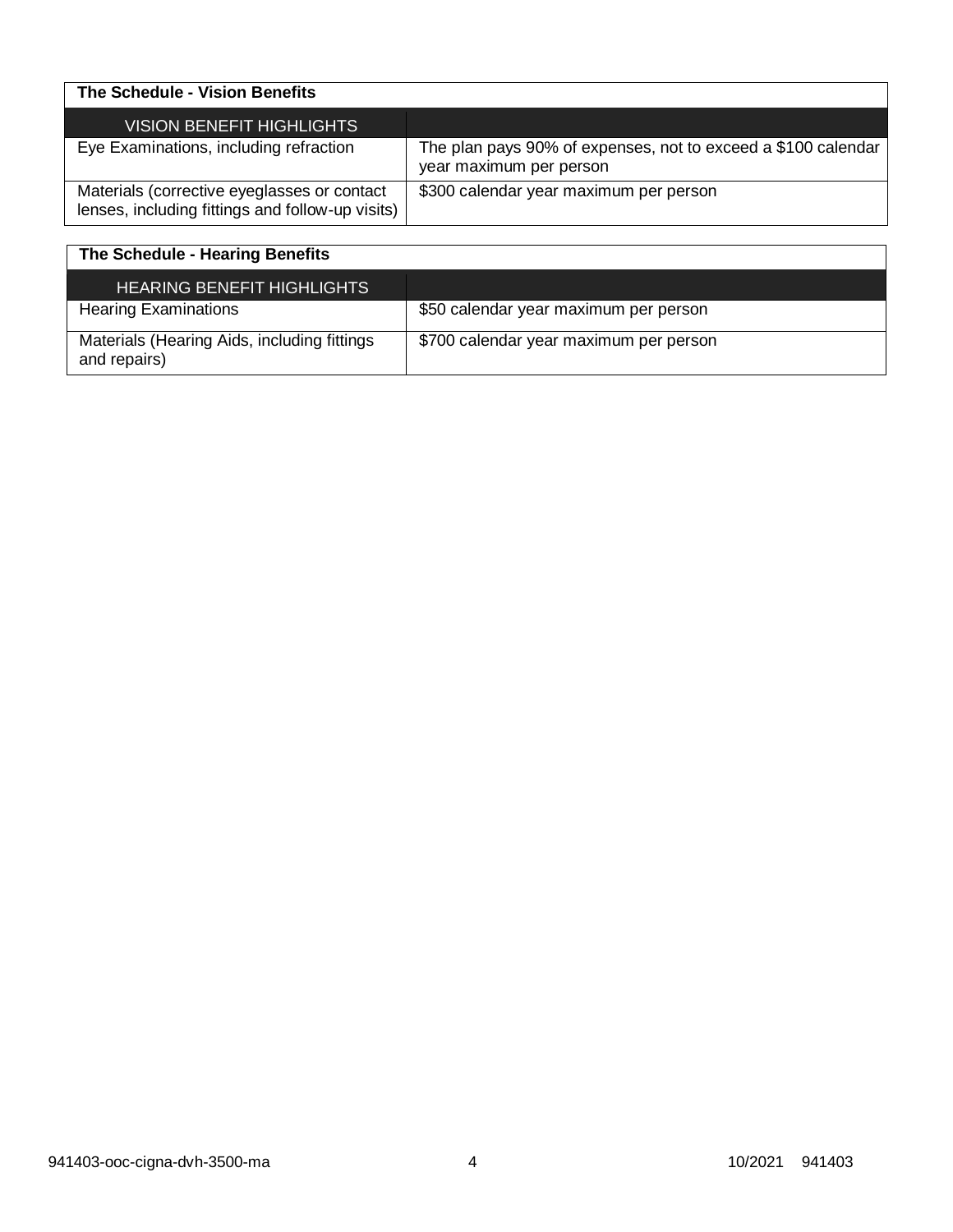# **Waiting Periods**

A Covered Person may access their dental, vision, and hearing benefit insurance once he or she has satisfied the following waiting periods.

- there is no waiting period for Class I or II dental benefits or for vision and hearing benefits.
- after 6 consecutive months of coverage dental benefits will increase to include the list of Class III procedures.
- after 12 consecutive months of coverage dental benefits will increase to include the list of Class IX procedures.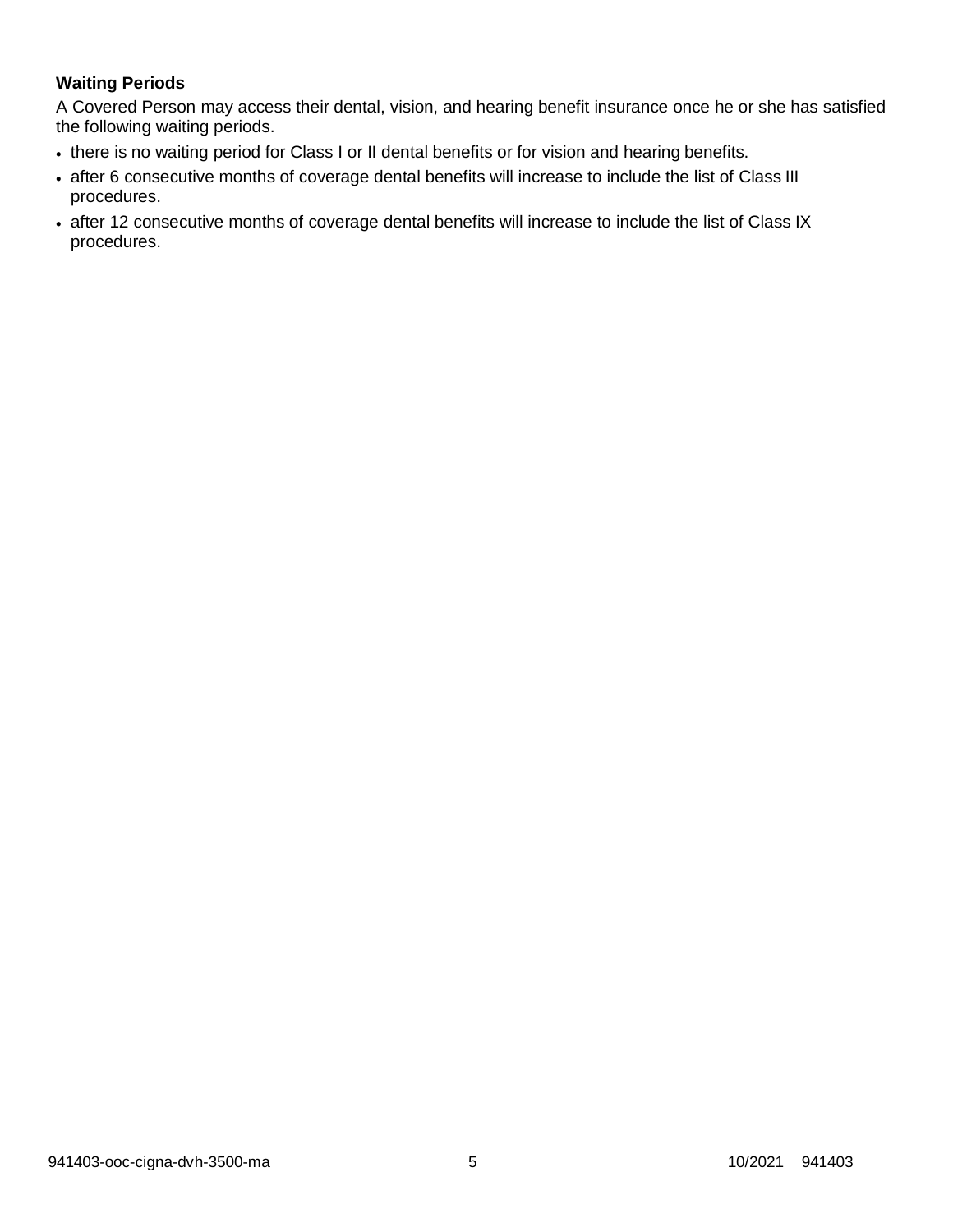## **E. Insured's Financial Responsibility**

The Insured is responsible for paying the monthly or quarterly premium on a timely basis. The Insured is also responsible to pay Providers for charges that are applied to the Deductibles, Coinsurance, and any amounts charged by Non-Participating Dental Providers in excess of the Maximum Reimbursable Charge. In addition, any charges for Medically Necessary and/or Dentally Necessary items that are excluded under the Policy are the responsibility of the Insured.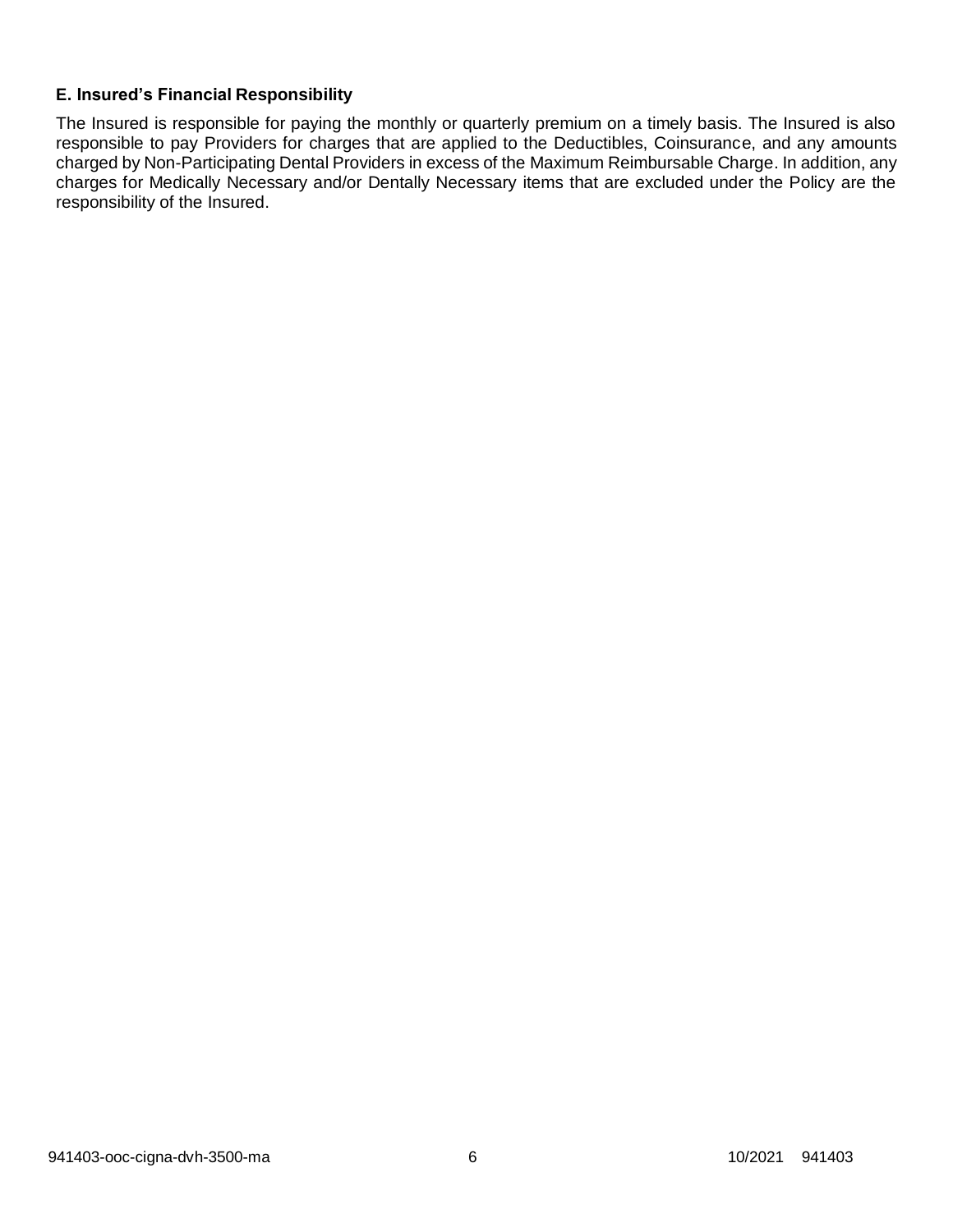# **F. Exclusions And Limitations: What Is Not Covered By This Policy**

# **Expenses Not Covered**

Covered Expenses will not include, and no payment will be made for:

- procedures which are not included in the list of Covered Dental Services, Covered Vision Services, or Covered Hearing Services;
- cone beam imaging;
- instruction for plaque control, oral hygiene and diet;
- core build-ups;
- veneers:
- precious or semi-precious metals for crowns, bridges and abutments;
- restoration of teeth which have been damaged by erosion, attrition or abrasion;
- bite registrations; precision or semi-precision attachments; or splinting;
- orthodontic treatment, except for the treatment of cleft lip and cleft palate;
- general anesthesia or intravenous sedation, when used for the purposes of anxiety control or patient management is not covered; may be considered only when medically or dentally necessary and when in conjunction with covered complex oral surgery;
- athletic mouth guards;
- services performed solely for cosmetic reasons;
- personalization or decoration of any dental device or dental work;
- replacement of an appliance per benefit guidelines;
- services that are deemed to be medical in nature;
- services and supplies received from a hospital;
- prescription drugs;
- plano lenses;
- VDT (video display terminal)/computer eyeglass benefit;
- medical or surgical treatment of the eyes;
- any type of corrective vision surgery, including LASIK surgery, radial ketatonomy (RK), automated lamellar keratoplasty (ALK), or conductive keratoplasty (CK);
- Orthoptic or vision training and any associated supplemental testing;
- any eye examination, or any corrective eyewear, required by an employer as a condition of employment;
- safety eyewear;
- sub-normal vision aids or non-prescription lenses;
- Magnification or low vision aids not shown as covered in the Schedule of Vision Coverage;
- Assistive Listening Devices (ALDs);
- medical and/or surgical treatment of the internal or external structures of the ear, including but not limited to Cochlear implants;
- Hearing Aids not prescribed by a Licensed Hearing Care Professional;
- ear protective devices or plugs;
- Hearing Aids maintenance/service contracts, ear molds and other miscellaneous repairs;
- Hearing Aids purchased online or over the counter (OTC); or
- Disposable Hearing Aids.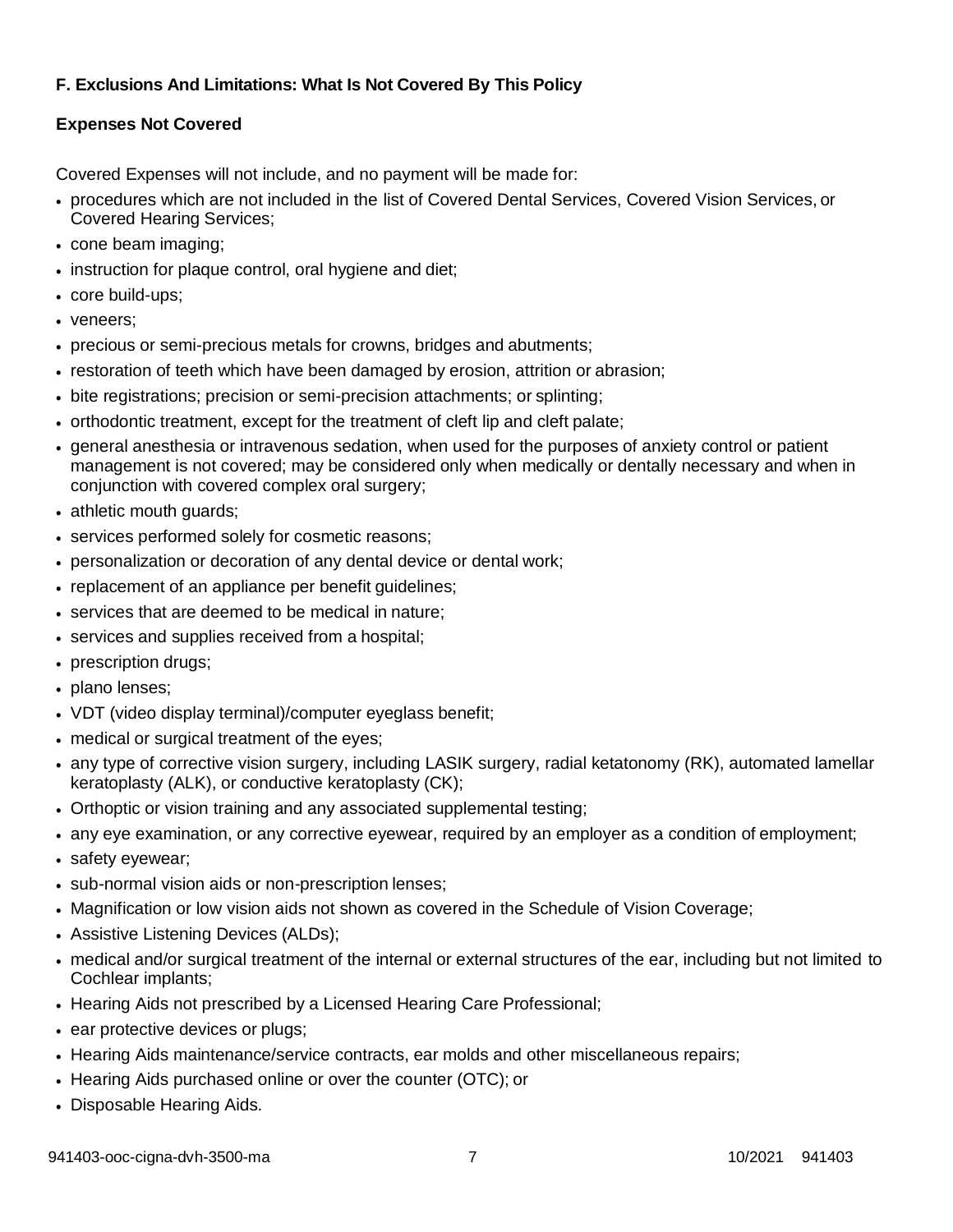### **General Limitations**

No payment will be made for expenses incurred for You or any one of Your Dependents:

- For services not specifically listed as Covered Services in this Policy;
- For services or supplies that are not Medically Necessary;
- For services received before the Effective Date of coverage;
- For services received after coverage under this Policy ends;
- For services for which You have no legal obligation to pay or for which no charge would be made if You did not have insurance coverage;
- For Professional services or supplies received or purchased directly or on Your behalf by anyone, including a Provider, from any of the following:
	- Yourself or Youremployer;
	- a person who lives in the Covered Person's home, or that person's employer;
	- a person who is related to the Covered Person by blood, marriage or adoption, or that person's employer.
- for or in connection with an Injury arising out of, or in the course of, any employment for wage or profit;
- for or in connection with a Sickness which is covered under any workers' compensation or similar law;
- for charges made by a Hospital owned or operated by or which provides care or performs services for, the United States Government, if such charges are directly related to a condition which occurred while serving in the military or an associated auxiliary unit;
- services or supplies received due to an act of war, declared or undeclared while serving in the military or an associated auxiliary unit;
- to the extent that payment is unlawful where the person resides when the expenses are incurred;
- for charges which the person is not legally required to pay;
- for charges which would not have been made if the person had no insurance;
- to the extent that billed charges exceed the rate of reimbursement as described in the Schedule;
- for charges for unnecessary care, treatment or surgery;
- to the extent that You or any of Your Dependents is in any way paid or entitled to payment for those expenses by or through a public program, other than Medicaid;
- for or in connection with experimental procedures or treatment methods not approved by the American Dental Association or the appropriate dental specialty society;
- Procedures that are a covered expense under any other plan which provides dental, vision, or hearing benefits;
- To the extent that benefits are paid or payable for those expenses under the mandatory part of any auto insurance policy written to comply with a "no-fault" insurance law or an uninsured motorist insurance law. Cigna will take into account any adjustment option chosen under such part by You or any one of Your Dependents.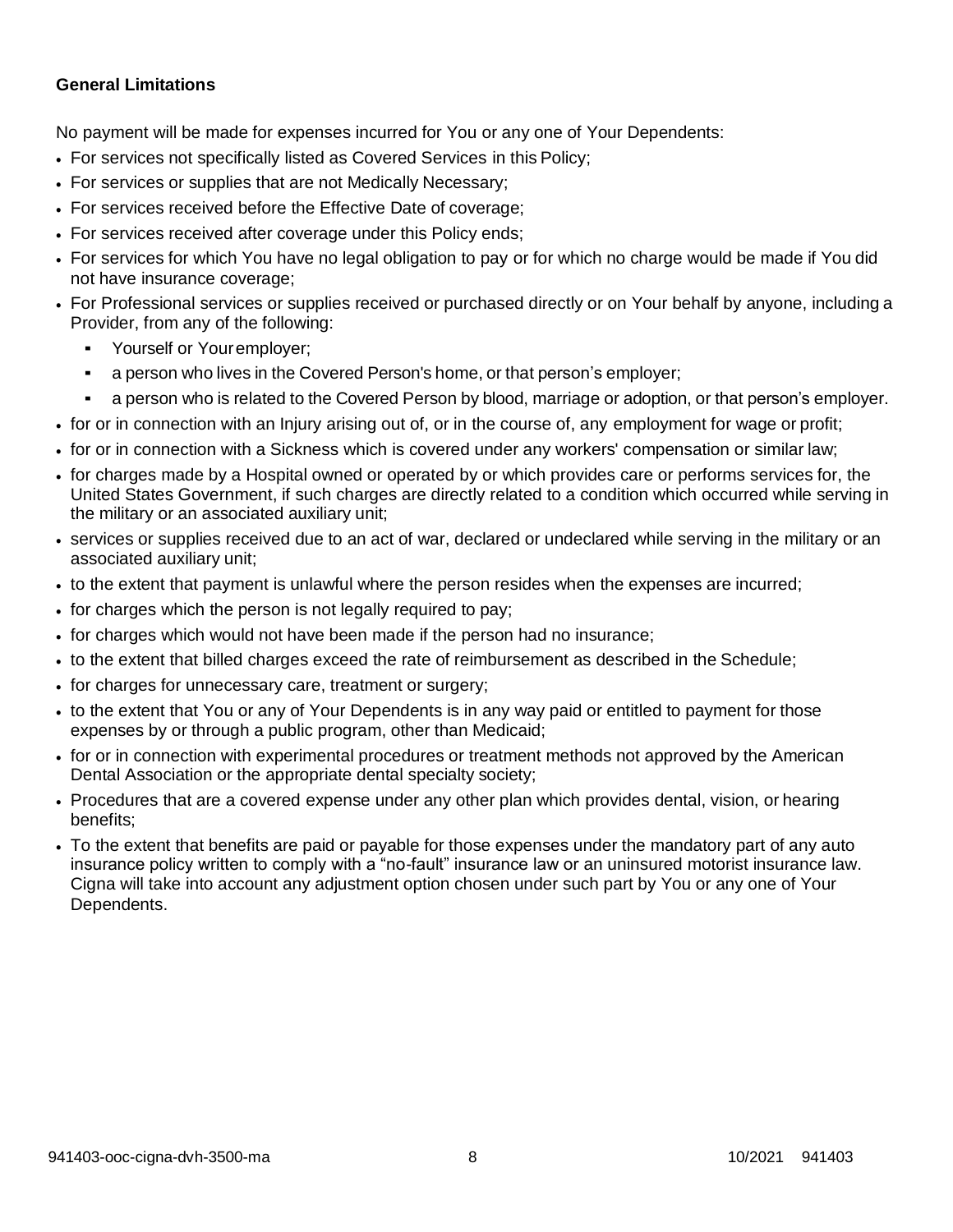## **G. Predetermination of Dental Benefits Program**

Predetermination of Benefits is a voluntary review of a Dentist's proposed treatment plan and expected charges. It is not preauthorization of service and is not required.

The treatment plan should include supporting pre-operative x-rays and other diagnostic materials as requested by Cigna's dental consultant. If there is a change in the treatment plan, a revised plan should be submitted.

Cigna will determine covered dental expenses for the proposed treatment plan. If there is no Predetermination of Benefits, Cigna will determine covered dental expenses when it receives a claim.

Review of proposed treatment is advised whenever extensive dental work is recommended when charges exceed **\$500**.

Predetermination of Benefits is not a guarantee of a set payment. Payment is based on the services that are actually delivered and the coverage in force at the time services are completed.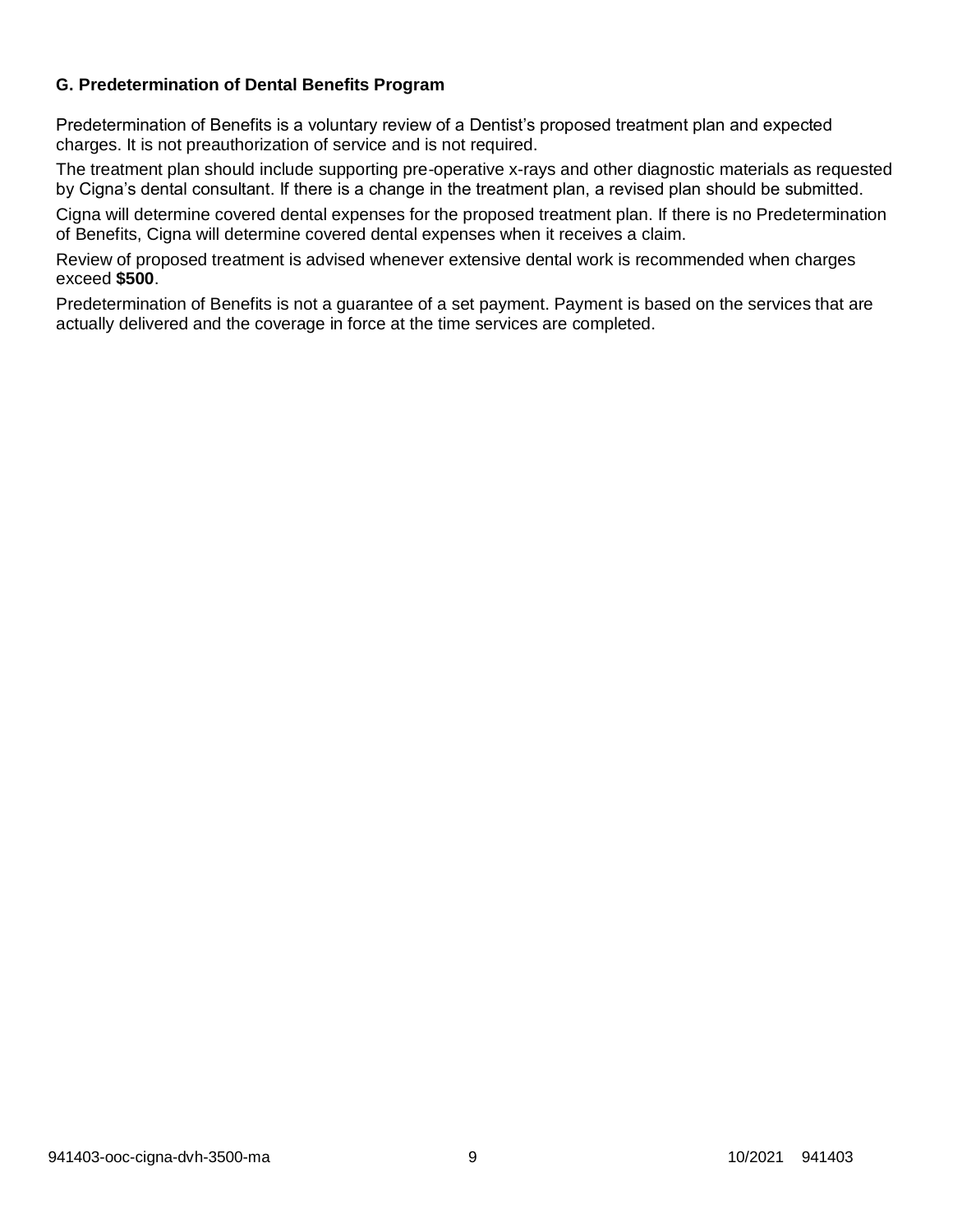### **H. General Provisions**

## **WHEN YOU HAVE A COMPLAINT OR AN APPEAL**

For the purposes of this section, any reference to "You," "Your" or "Yourself" also refers to a representative or Provider designated by You to act on Your behalf, unless otherwise noted.

We want You to be completely satisfied with the care You receive. That is why We have established a process for addressing Your concerns and solving Your problems.

#### **Start with Member Services**

We are here to listen and help. If You have a concern regarding a person, a service, the quality of care, or contractual benefits, You can call Our toll-free number and explain Your concern to one of Our Customer Service representatives. You can also express that concern in writing. Please call or write to Us at the following:

Customer Services Toll-Free Number or address on mycigna.com, explanation of benefits or claim form

We will do Our best to resolve the matter on Your initial contact. If We need more time to review or investigate Your concern, We will get back to You as soon as possible, but in any case within 30 days.

If You are not satisfied with the results of a coverage decision, You can start the appeals procedure.

### **Appeals Procedure**

Cigna has a two step appeals procedure for coverage decisions. To initiate an appeal, You must submit a request for an appeal in writing within 365 days of receipt of a denial notice. You should state the reason why You feel Your appeal should be approved and include any information supporting Your appeal. If You are unable or choose not to write, You may ask to register Your appeal by telephone. Call or write to Us at the tollfree number or address on Your Benefit Identification card, explanation of benefits or claim form.

### **Level One Appeal**

Your appeal will be reviewed and the decision made by someone not involved in the initial decision. Appeals involving Medical Necessity or clinical appropriateness will be considered by a health care professional.

For level one appeals, We will respond in writing with a decision within 30 calendar days after We receive an appeal for a postservice coverage determination. If more time or information is needed to make the determination, We will notify You in writing to request an extension of up to 15 calendar days and to specify any additional information needed to complete the review.

If You are not satisfied with Our level-one appeal decision, You may request a level-two appeal.

### **Level Two Appeal**

If You are dissatisfied with Our level one appeal decision, You may request a second review. To start a level two appeal, follow the same process required for a level one appeal.

Most requests for a second review will be conducted by the Appeals Committee, which consists of at least three people. Anyone involved in the prior decision may not vote on the Committee. For appeals involving Medical Necessity or clinical appropriateness, the Committee will consult with at least one Dentist reviewer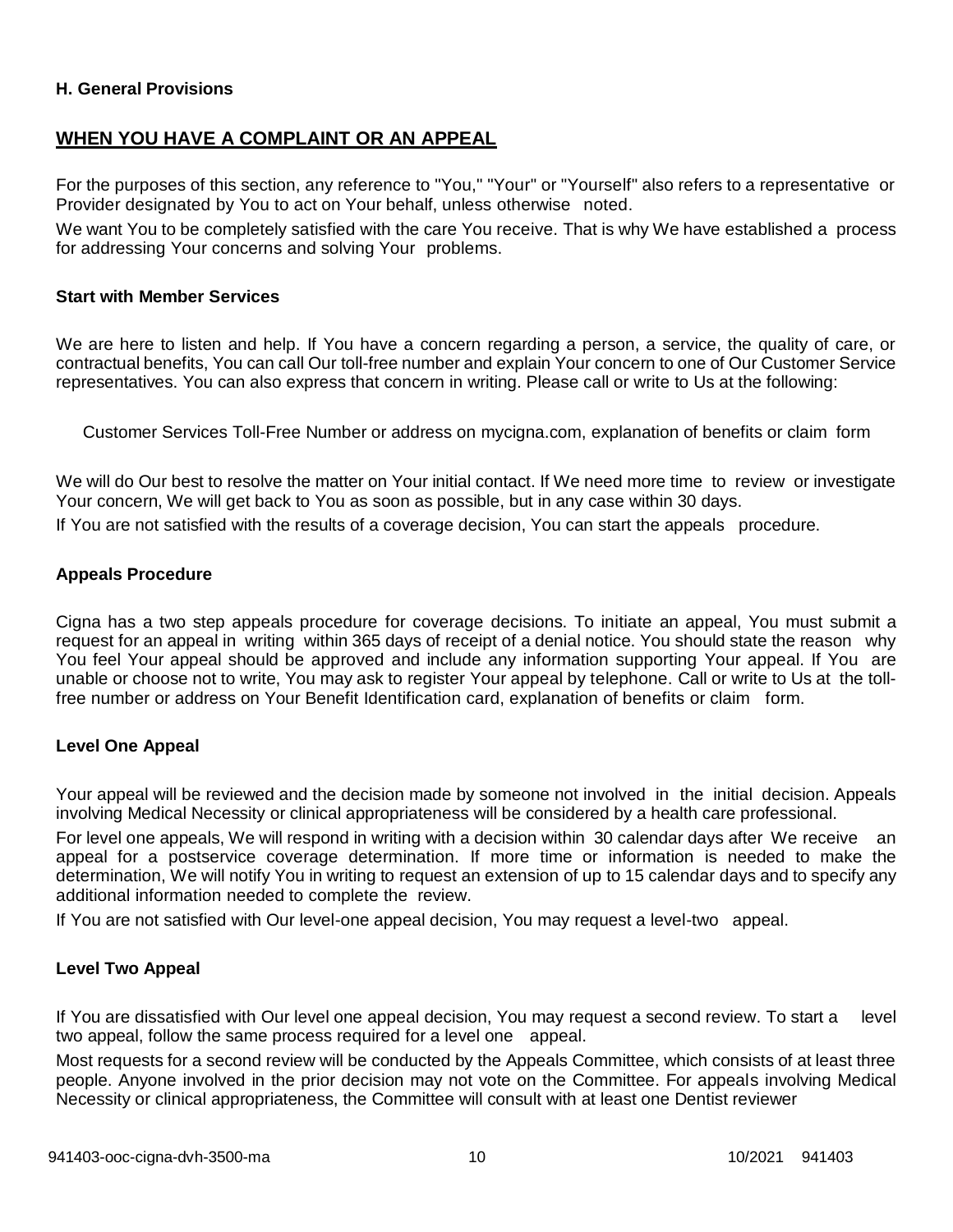in the same or similar specialty as the care under consideration, as determined by Cigna's Dentist reviewer. You may present Your situation to the Committee in person or by conference call.

For level two appeals We will acknowledge in writing that We have received Your request and schedule a Committee review. For postservice claims, the Committee review will be completed within 30 calendar days. If more time or information is needed to make the determination, We will notify You in writing to request an extension of up to 15 calendar days and to specify any additional information needed by the Committee to complete the review. You will be notified in writing of the Committee's decision within five working days after the Committee meeting, and within the Committee review time frames above if the Committee does not approve the requested coverage.

### **Notice of Benefit Determination on Appeal**

Every notice of an appeal decision will be provided in writing or electronically and, if an adverse determination, will include:

- (1) the specific reason or reasons for the denial decision;
- (2) reference to the specific Policy provisions on which the decision is based;
- (3) a statement that the claimant is entitled to receive, upon request and free of charge, reasonable access to and copies of all documents, records, and other Relevant Information as defined;
- (4) upon request and free of charge, a copy of any internal rule, guideline, protocol or other similar criterion that was relied upon in making the adverse determination regarding Your appeal, and an explanation of the scientific or clinical judgment for a determination that is based on a medical necessity, experimental treatment or other similar exclusion or limit.

### **Relevant Information**

Relevant Information is any document, record, or other information which was relied upon in making the benefit determination; was submitted, considered, or generated in the course of making the benefit determination, without regard to whether such document, record, or other information was relied upon in making the benefit determination; demonstrates compliance with the administrative processes and safeguards required by federal law in making the benefit determination; or constitutes a statement of policy or guidance with respect to the plan concerning the denied treatment option or benefit or the claimant's diagnosis, without regard to whether such advice or statement was relied upon in making the benefit determination.

If You are still dissatisfied with Our determination, You may contact the Office of Patient Protection:

Massachusetts Health Policy Commission – Office of Patient Protection 50 Milk Street, 8<sup>th</sup> Floor Boston, MA 02109 Toll-Free: 1-800-436-7757 Fax: 1-617-624-5046 Email: [HPC-OPP@state.ma.us](mailto:HPC-OPP@state.ma.us) Website:<https://www.mass.gov/orgs/office-of-patient-protection>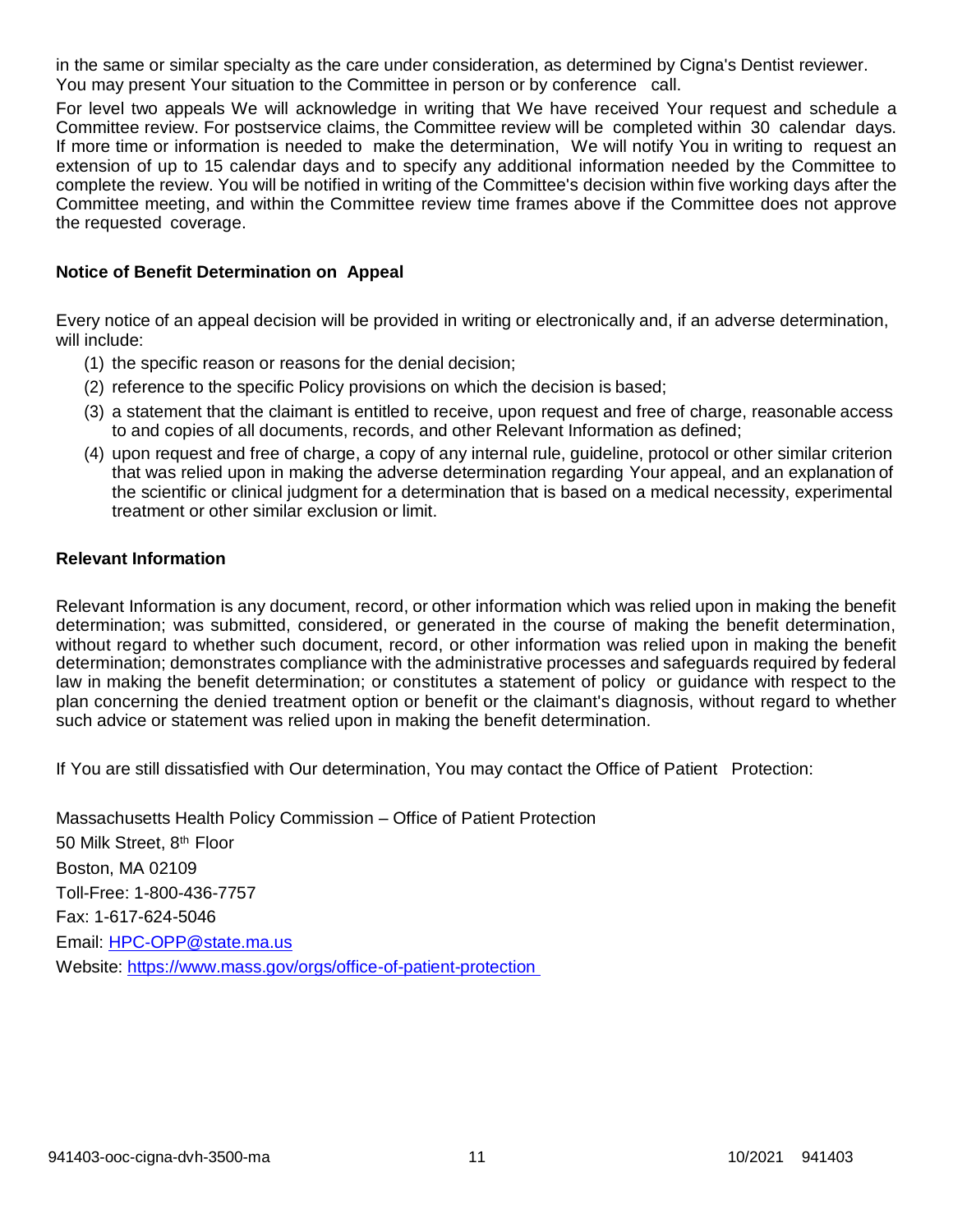# **I. Participating Dental Providers**

Cigna will provide a current list of Dentists currently participating with Cigna and their locations to each Covered Person upon request.

To verify if a Dentist is currently participating with Cigna and is accepting new Cigna Insureds, the Covered Person should visit Our website at mycigna.com.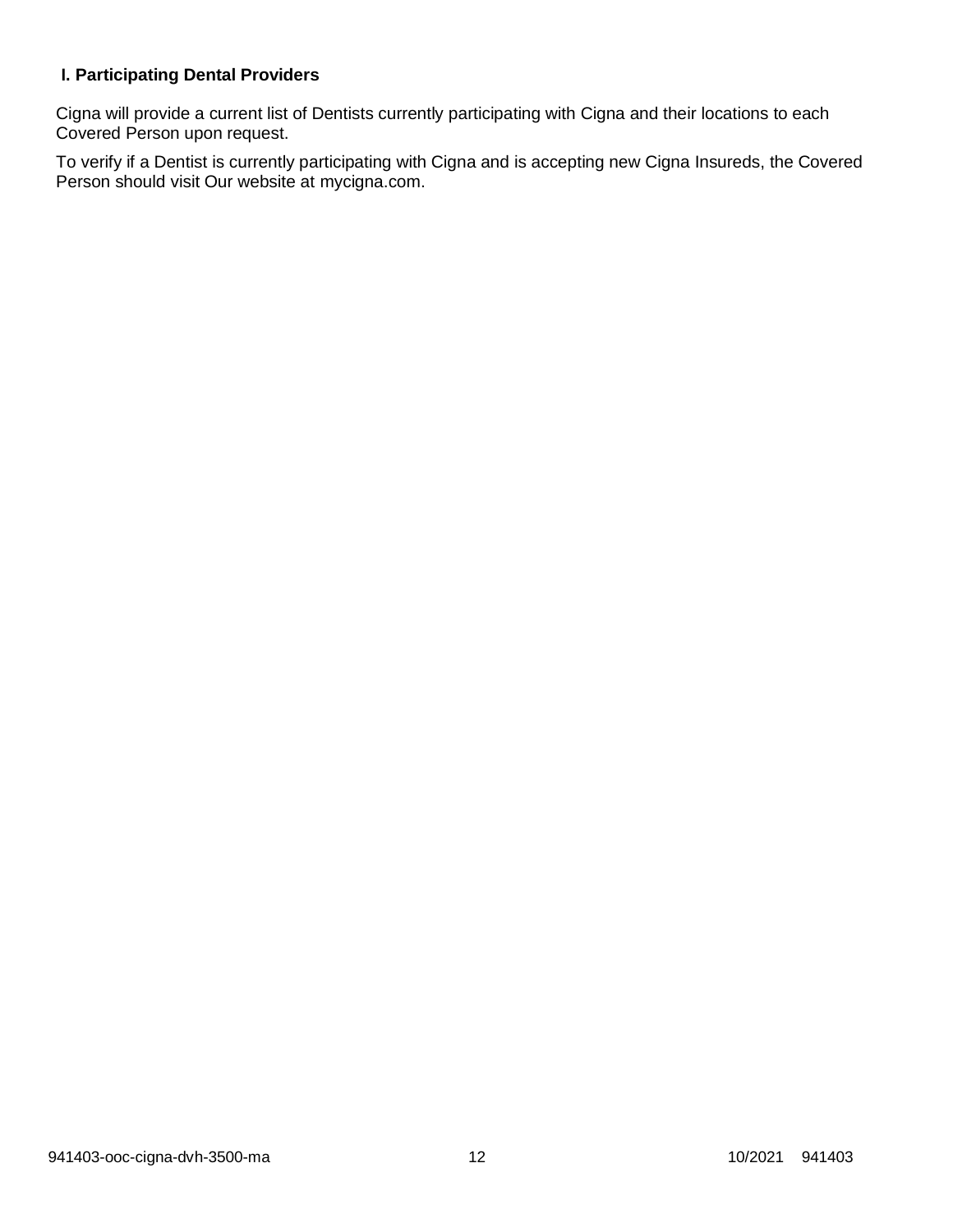### **J. Renewability, Eligibility, and Continuation**

1. The Policy will renew except for the specific events stated in the Policy. Cigna may change the premiums of the Policy with 60 days written notice to the Insured. However, Cigna will not refuse to renew or change the premium schedule for the Policy on an individual basis, but only for all Insureds in the same class and covered under the same Policy as You.

2. The individual plan is designed for residents of Massachusetts who are not enrolled under or covered by any other group or individual health coverage. You must notify Cigna of all changes that may affect any Covered Person's eligibility under the Policy.

3. You or Your Dependent(s) will become ineligible for coverage:

- When premiums are not paid according to the due dates and grace periods described in the premium section.
- With respect to Your Spouse, Domestic Partner, or partner to a Civil Union: when the Spouse is no longer married to the Insured or when the union is dissolved.
- With respect to You and Your Family Member(s): when You no longer meet the requirements listed in the Conditions of Eligibility section.
- The date the Policyterminates.
- When the Insured no longer lives in the Service Area.

4. If a Covered Person's eligibility under this Plan would terminate due to the Insured's death, divorce or if other Dependents would become ineligible due to age or no longer qualify as dependents for coverage under this Plan; except for the Insured's failure to pay premium, the Covered Person's insurance will be continued if the Covered Person exercising the continuation right notifies Cigna and pays the appropriate monthly premium within 60 days following the date this Policy would otherwise terminate. Any waiting periods in the new Plan will be considered as being met to the extent coverage was in force under this Plan.